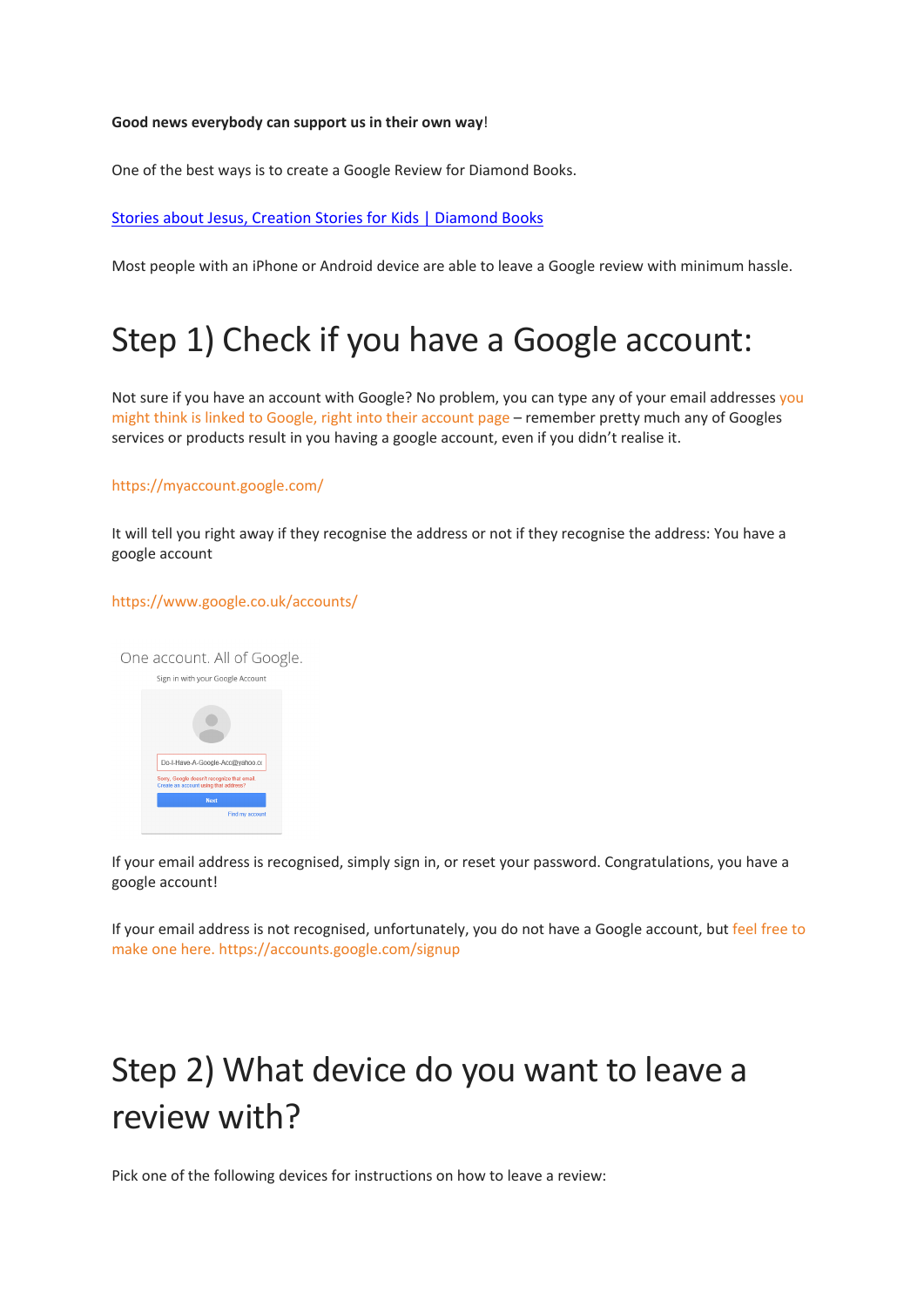### Desktop

- 1. Open an internet browser (such as Chrome, Safari, Internet Explorer, Firefox, etc We would recommend Google Chrome)
- 2. [diamondbookswirral -](https://www.google.co.uk/search?q=diamondbookswirral&ei=liYKYoXYJ6qEhbIPzeqOsA4&ved=0ahUKEwiF-8Ca9v71AhUqQkEAHU21A-YQ4dUDCA8&uact=5&oq=diamondbookswirral&gs_lcp=Cgdnd3Mtd2l6EAM6BwgAEEcQsAM6BwguENQCEA06BAgAEA06BggAEA0QHkoECEEYAEoECEYYAFCMC1iLEWDkE2gBcAF4AIABdIgB5QSSAQMyLjSYAQCgAQHIAQjAAQE&sclient=gws-wiz) Google Search

Simply select your star rating, and leave a review If you don't use the link in step 2, just or type into google "Business name" + "Location" – which in this case would be "Beauty and Bloom Mayfair" – and click the reviews box.

That's it, you're done!

If you saw this!



You're going to need to sign in or go back to step 1. Alternatively sign up for a [Google account here](https://accounts.google.com/signup)

## Android Smartphone/Android tablet

- 1. Open an internet browser on your phone (Chrome, Dolphin, Firefox, Opera, etc We would recommend Google Chrome)
- 2. [diamondbookswirral -](https://www.google.co.uk/search?q=diamondbookswirral&ei=liYKYoXYJ6qEhbIPzeqOsA4&ved=0ahUKEwiF-8Ca9v71AhUqQkEAHU21A-YQ4dUDCA8&uact=5&oq=diamondbookswirral&gs_lcp=Cgdnd3Mtd2l6EAM6BwgAEEcQsAM6BwguENQCEA06BAgAEA06BggAEA0QHkoECEEYAEoECEYYAFCMC1iLEWDkE2gBcAF4AIABdIgB5QSSAQMyLjSYAQCgAQHIAQjAAQE&sclient=gws-wiz) Google Search

Simply select your star rating, and leave a review

If you don't use the link in step 2, just go to google in a browser and tap in: "Business name" + "Location" – which in this case would be "Diamond Books Wirral" – and click the reviews box, which is generally just below the bottom of what you can see when you tap it in:

And that's it, congratulations on leaving a review!

## Apple iPhone/Apple iPad